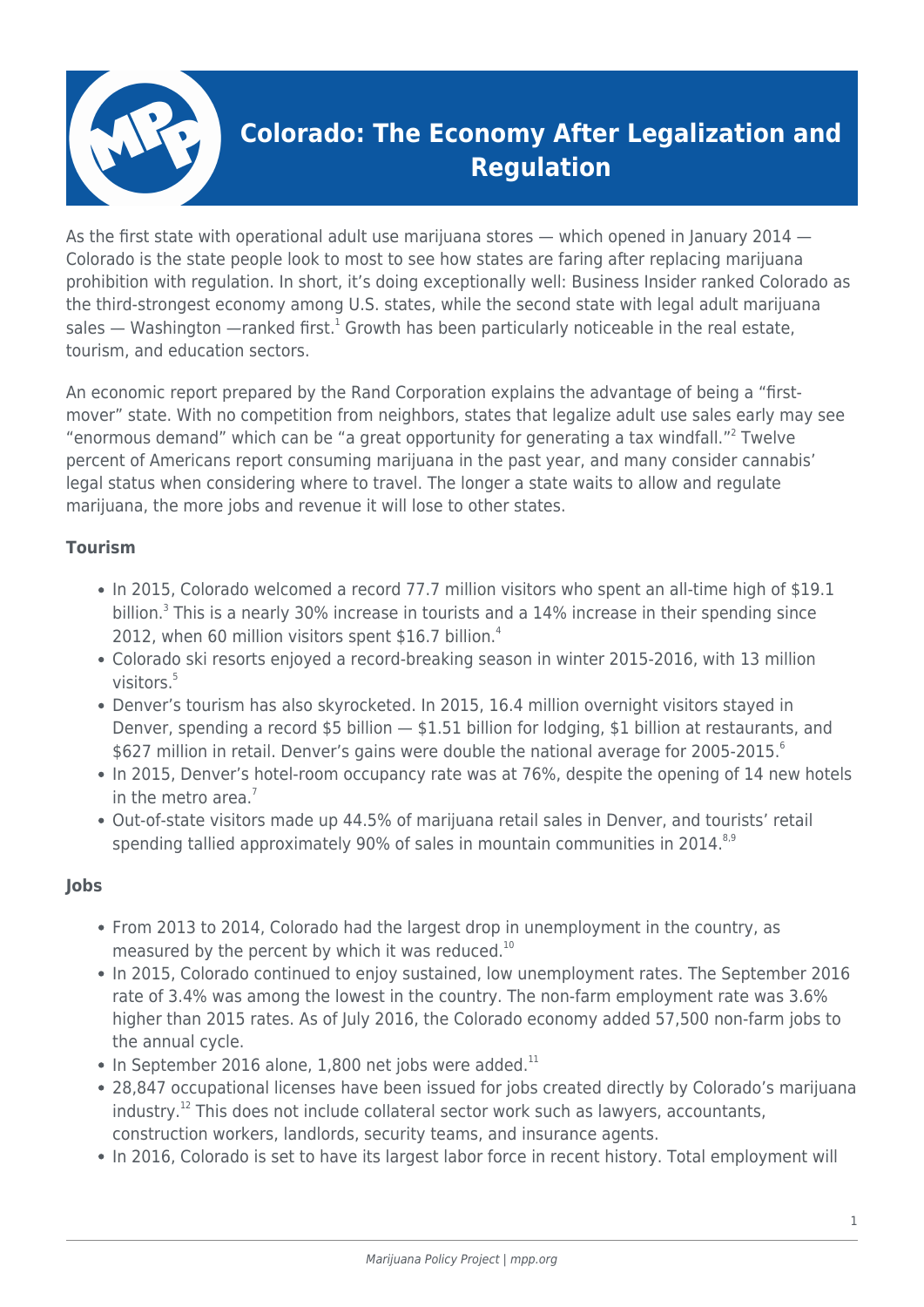include 238,000 more jobs than 2011 levels. $^{13}$ 

# **Real Estate**

- Colorado's home prices saw the largest increase of any state in 2014, rising by 9.8%. The Denver area saw home prices increase by  $11.1\%$ .<sup>14</sup> A September 2016 article noted that Denver was still in the top three for annual increases in home prices, with the other two also being in states where adult marijuana sales are legal  $-$  Portland, Oregon and Seattle, Washington.<sup>15</sup>
- In the second quarter of 2016, Denver metro area's retail vacancy rate fell to 5.6%, its lowest rate in nearly in two decades.<sup>16</sup>
- Record-breaking construction spending is occurring. \$16,781,500,000 will be spent in 2016 in order to meet housing demands of 62,118 new Coloradans.
- Colorado's 2015 foreclosure rate was the lowest in over 20 years.<sup>17</sup>

# **Tax Revenue**

- Colorado generated more than \$135.1 million in marijuana taxes and fees in 2015.<sup>18</sup>
- In 2016, Colorado is projected to generate between \$143 and \$185 million in marijuana taxes and fees.<sup>19</sup>

# **Education**

- Colorado's universities are thriving in a post-legalization world. International student enrollment is up 20.9% at the University of Colorado Boulder and 19.8% at Colorado State University.<sup>20</sup>
- In 2008, 67.6% of Coloradan graduates enrolling in college chose to stay in state. In 2014, this number rose to  $76\%^{21,22}$

1 Kiersz, Andy. "RANKED: The Economies of All 50 US States and Washington, DC, from Worst to Best." Business Insider. Jan. 11, 2016.

2 Jonathan Caulkins, et al, "Considering Marijuana Legalization: Insights for Vermont and Other Jurisdictions," Rand Corporation, January 2015, p. 153.

3 Jason Blevins. "Colorado Breaks Tourism Record with 77.7 Million Visitors Spending \$19.1 Billion." Denver Post. July 20, 2016.

4 Blevins, Jason. " Colorado saw record tourism visitation and vacationer spending in 2012." Denver Post. July 22, 2013.

5 Blevins, Jason. "Colorado Ski Areas Set Visitor Record, Pass 13 Million for First Time." Denver Post. June 9, 2016. 6 Blevins, Jason. "Record 16.4 Million Tourists Spent \$5 Billion in Denver Last Year." Denver Post. June 15, 2016. 7 Markus, Ben. "Denver Hotels See A 'Quite Remarkable' Year: Occupancy Up As Economy Grows."

Colorado Public Radio. January 27, 2016.

http://www.cpr.org/news/story/denver-hotels-see-quite-remarkable-year-occupancy-economy-grows. 8 "Legal Marijuana Coming Into Focus: An Analysis of Colorado's Policy Landscape," Colorado Health Institute, April 20, 2015.

9 Miles Light, et al, "Market Size and Demand for Marijuana in Colorado," Colorado Department of Revenue, July 2014.

10 Alicia Wallace, "Colorado adds 4,900 jobs in May, unemployment rate at 4.3 percent," Denver Post, June 19, 2015.